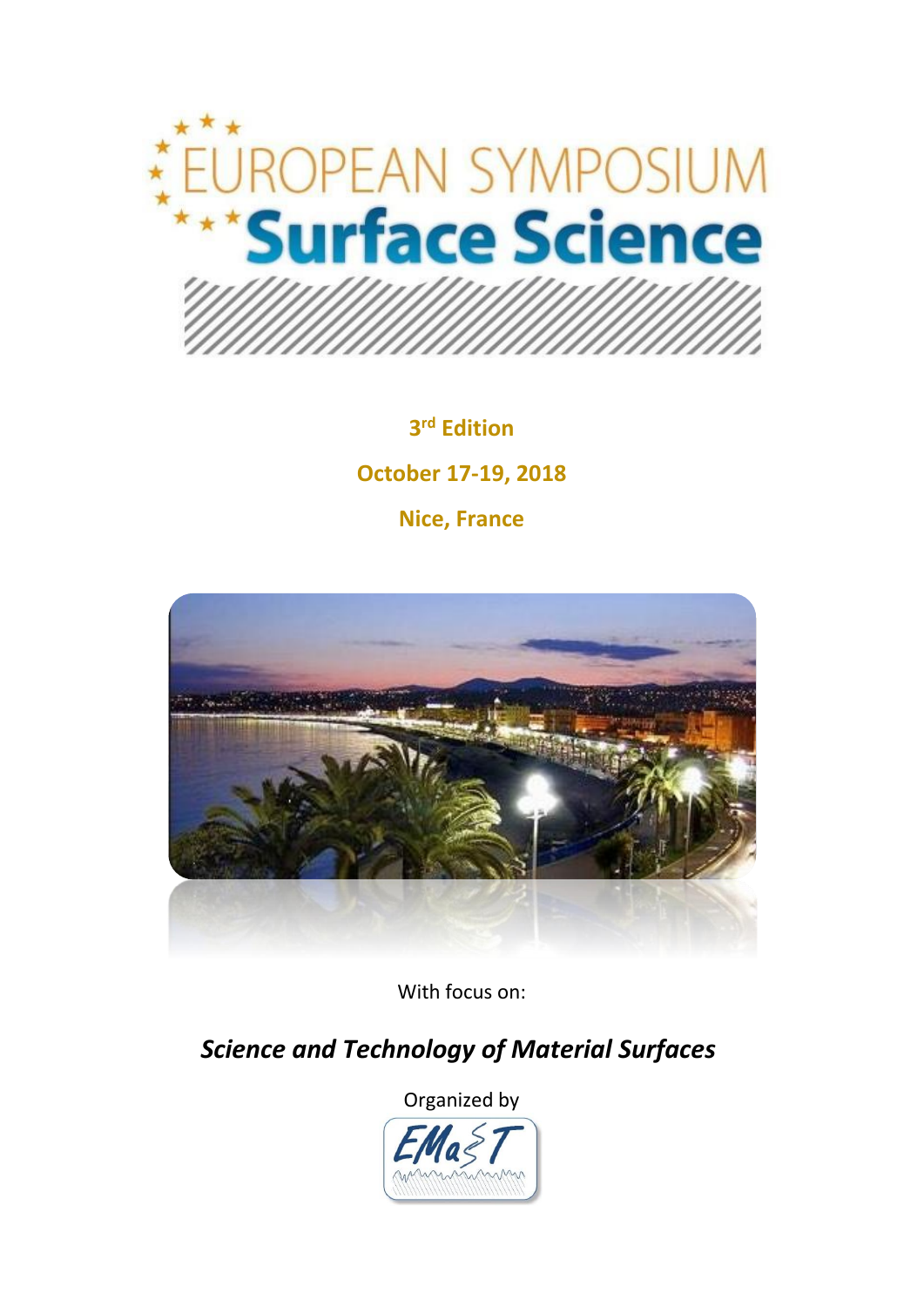# **OBJECTIVES**

The main symposium goal is to bring scientists, professionals and researchers from various areas together to present and discuss topics related to Material Science and Surface Science to promote improvement of new products and processes.

The **EUROPEAN SYMPOSIUM ON SURFACE SCIENCE** will be a unique event to encourage an unprecedented international cross-collaboration among fundamental and applied surface sciences and industrial world.

The conference will consider various new developments, both from an experimental and computational viewpoint. Special emphasis will be given to the application of advanced theoretical and experimental approaches as well as multiscale and multidisciplinary approach. In particular, the presented novelties will focus on the potential application and to the industrial fallout.

Previous symposia were held in Rome, Italy (2014) and Capri, Italy (2016).

#### **Key scientific/technological topics of the symposium**

- **Smart Coatings and Surface Modification,**
- **Nanotechnology and Nanomaterials,**
- **Advanced Manufacturing/Processing and Characterizations.**

#### *as applied in:*

- **People's health and well being**
- **Safe, smart, green transportation**
- **Smart cities: environmental quality and mitigation of pollutants**

#### **PRESENTATIONS**

The program of the symposium will include plenary and keynote lectures. Plenary lectures will be 40 minutes , keynote lectures 30 minutes including 5 minutes for questions. All presentations should be in English.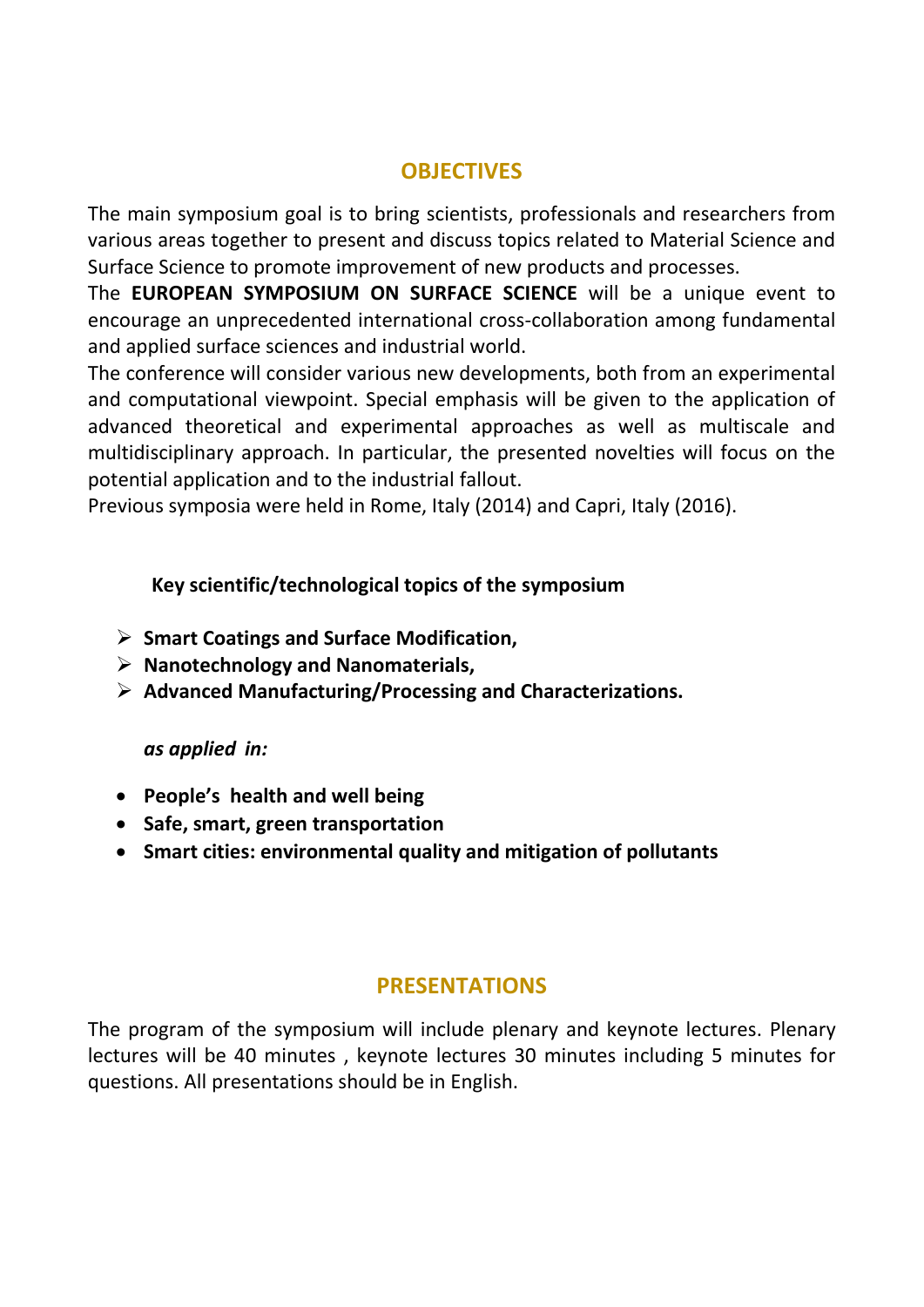# **PAPERS PUBLICATION AND ABSTRACT SUBMISSION**

All scientists, professionals, researchers involved or interested in the areas of the symposium are invited to register until **August 31, 2018**.

For contributions, a one-page abstract should be submitted using the abstract form present at the end of this circular or visiting the website [www.emasst.com](http://www.emasst.com/) no later than **August 31, 2018** to the following address: [eurosymposium@emasst.com](mailto:eurosymposium@emasst.com) with "abstract for European Symposium" as subject.

The book of abstracts will be distributed on electronic media to all participants upon registration at the Symposium. All papers presented at the symposium will be uploaded as short papers at the conference website where they are easily accessible to the international scientific community

## **SPECIAL EVENTS**

- 
- 
- Welcome cocktail General Assembly of EMASST
- Gala Dinner Social and cultural excursion

## **REGISTRATION**

Symposium participants may register no later than **June 30, 2018**. Please fill the registration form present at the end of this circular or download at the website [www.emasst.com](http://www.emasst.com/) or [http://www.emasst.com/3-european-symposium-on-surface](http://www.emasst.com/3-european-symposium-on-surface-science.html)[science.html](http://www.emasst.com/3-european-symposium-on-surface-science.html)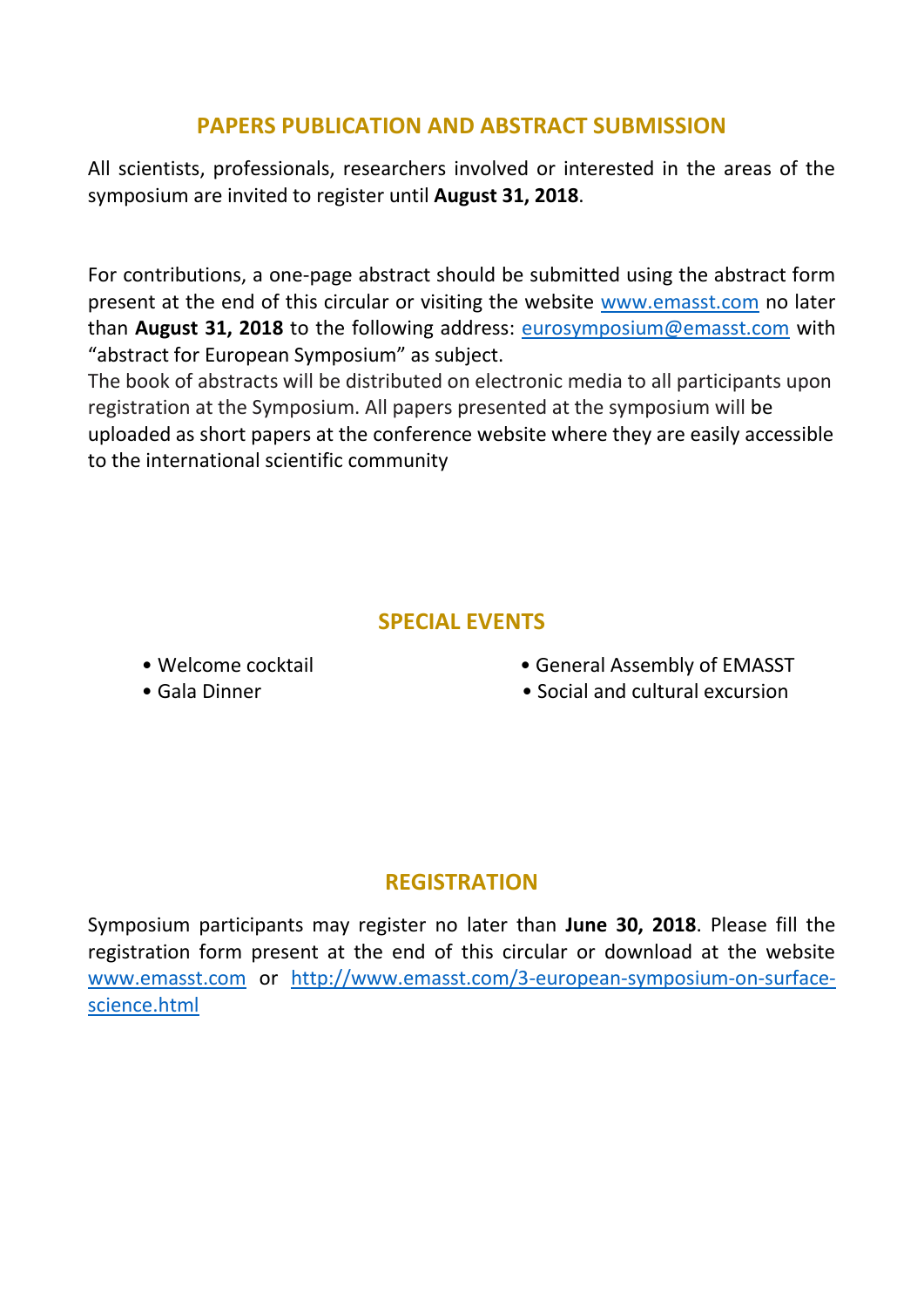### **REGISTRATION FEES**

|                                            | <b>Early registration</b><br>(euros) |        | Late registration<br>(euros) |        |
|--------------------------------------------|--------------------------------------|--------|------------------------------|--------|
|                                            | Before July 20, 2018                 |        | After July 20, 2018          |        |
|                                            | Not member                           | Member | Not member                   | Member |
| <b>Professors and managers</b>             | 300                                  | 250    | 350                          | 300    |
| <b>Researchers</b>                         | 250                                  | 200    | 300                          | 250    |
| <b>Research fellows and Ph.D. students</b> | 200                                  | 150    | 250                          | 200    |
| <b>Accompanying person</b>                 | 100                                  | 80     | 150                          | 100    |

*\*The registration fee includes the final program, the book of abstracts in electronic format, access to the hospitality desk, coffee and refreshments during the symposium, the lunches for three days, the gala dinner, other social and cultural events and certificate of participation. Accompanying guests will be entitled to the gala dinner and other events.*

*\*\*For not member, the registration fee give the opportunity to become member of EMASST for one year.*

Undergraduate and graduate students can register at a reduced fee if they provide a formal letter certifying their student identity from their academic institution.

## **ROADMAP TO THE SYMPOSIUM**

#### **NEW DEADLINE**

**April 30, 2018 August 31, 2018** Abstract submission deadline

**May 31, 2018 September 15, 2018** Notice to Authors on the acceptance and form of presentation

**September 20, 2018** Deadline for payment of early registration fee

**October 1, 2018** Submission of papers for publication

**October 17, 2018** Opening and start of The Symposium.

#### **AWARD**

During the  $3<sup>rd</sup>$  edition of the symposium, the scientific committee will confer the **EMASST AWARD on Surface Science** to the best paper that will be presented as oral presentation in terms of: innovation, quality of activity, industrial application.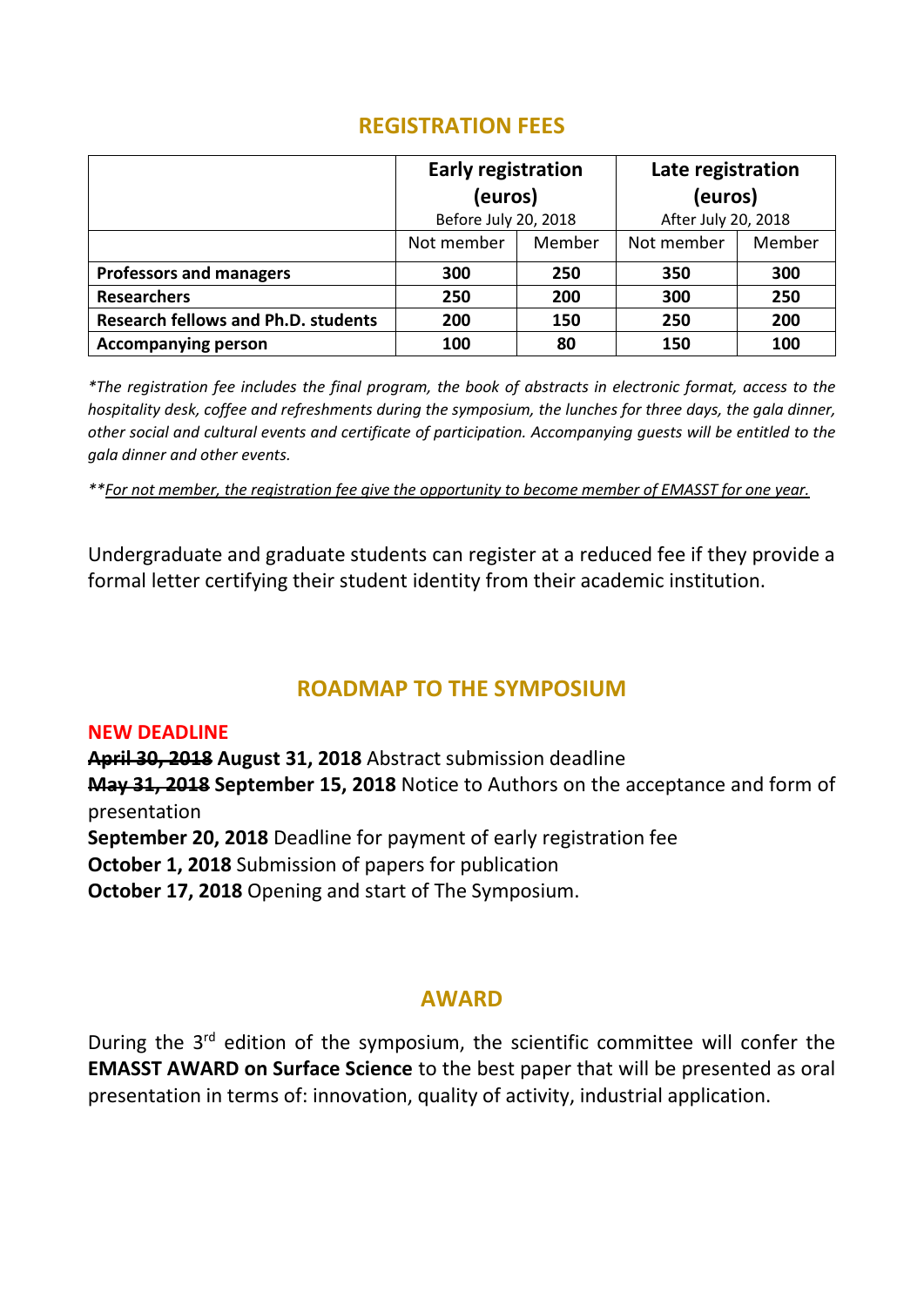#### **SYMPOSIUM LOCATION**

The Symposium will take place from October 17-19, 2018 at the Westminster Hotel, 27 Promenade des Anglais 06000 Nice (France), Phone +33 4 92 14 86 86 <http://www.westminster-nice.com/fr/>

## **ACCOMODATION**

#### NEGOTIATED RATES FOR EMASST CLIENTS AT THE WESTMINSTER HOTEL

**Double room rate 190.00€** Buffet breakfast included

**Single room rate 180.00€** Buffet breakfast included

City tax, per person, per day (October) 2.00€

*These rates include taxes and service They could be amended in case the taxes were modified by the authorities.*

#### **ACCOMODATION – INDIVIDUAL BOOKING**

Each individual booking request have to be sent to: [reservations@westminster-nice.com](mailto:reservations@westminster-nice.com) with the item: *EMASST – Individual booking – Oct 17th to 19th 2018*

The client will have to give his credit card as guarantee. The clients EMASST will get preferential rates as mentioned above.

EMASST cannot guarantee the bedrooms so any quota have been blocked.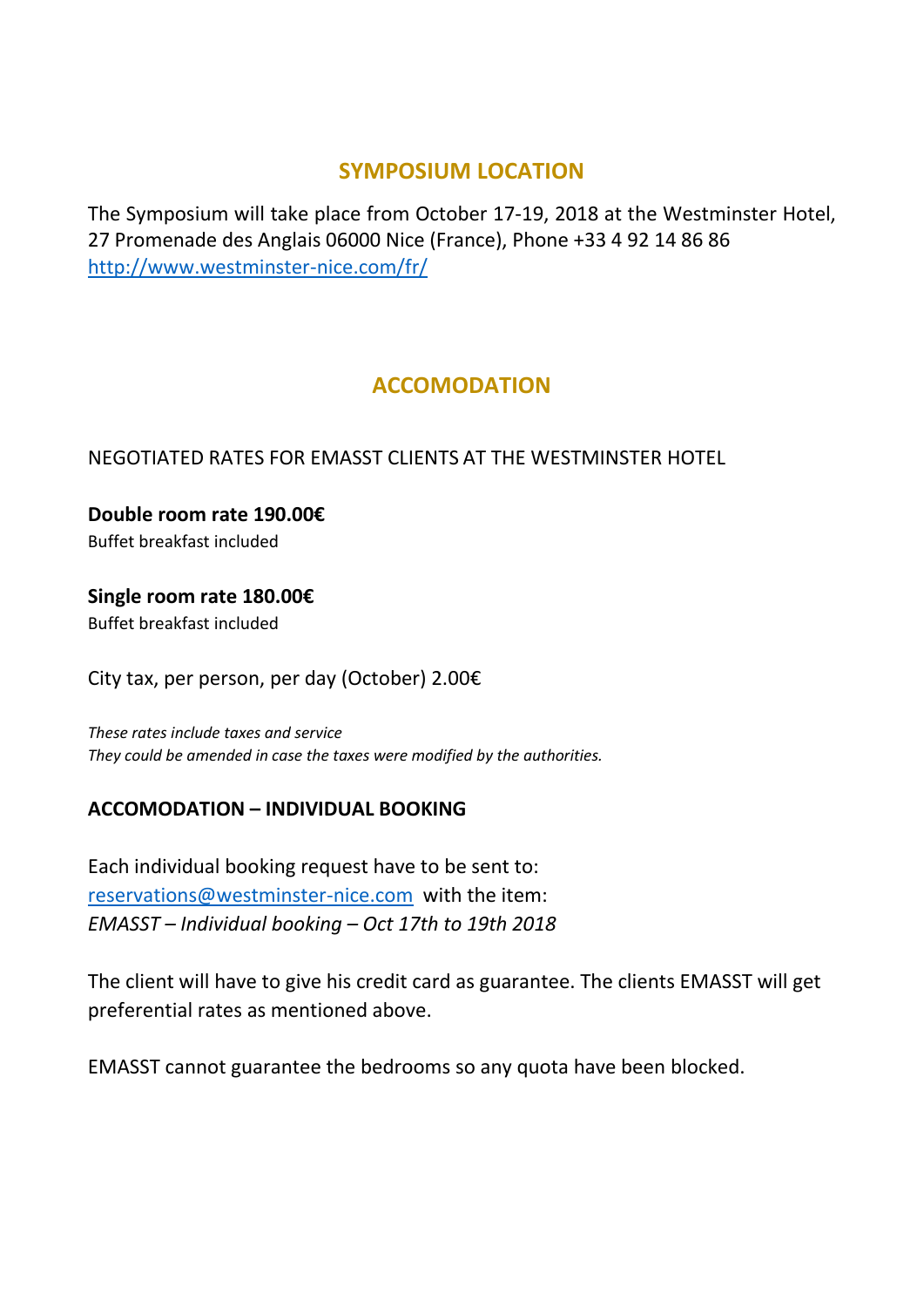### **INFORMATION AND CONTACTS**

For further information please send an e-mail message to: [info@emasst.com](mailto:info@emasst.com) [eurosymposium@emasst.com](mailto:eurosymposium@emasst.com) 

### **LINKS**

[www.emasst.com](http://www.emasst.com/) <http://www.emasst.com/3-european-symposium-on-surface-science.html>

## **COMMITTEES**

Dr. Dimitrios KOTZIAS Dr. Dimitrios KOTZIAS Dr. Elmar BONACCURSO Dr. Rosanna MABILIA Dr. Luisa CORIAND Dr. Mariarosaria DI PLACIDO Dr. Rosanna MABILIA Prof. MariaPia PEDEFERRI Dr. Mariarosaria DI PLACIDO Dr Antonio CUSMA' Prof. Noemi CARMONA Dr. Valentina PAGANO Dr. Marco LUPO Dr. Alessandro GALDERISI

Steering Committee **Committee Committee Committee** Committee Committee Committee

Dr. Luca MAZZOLA (Chair) Dr. Luca MAZZOLA (Chair)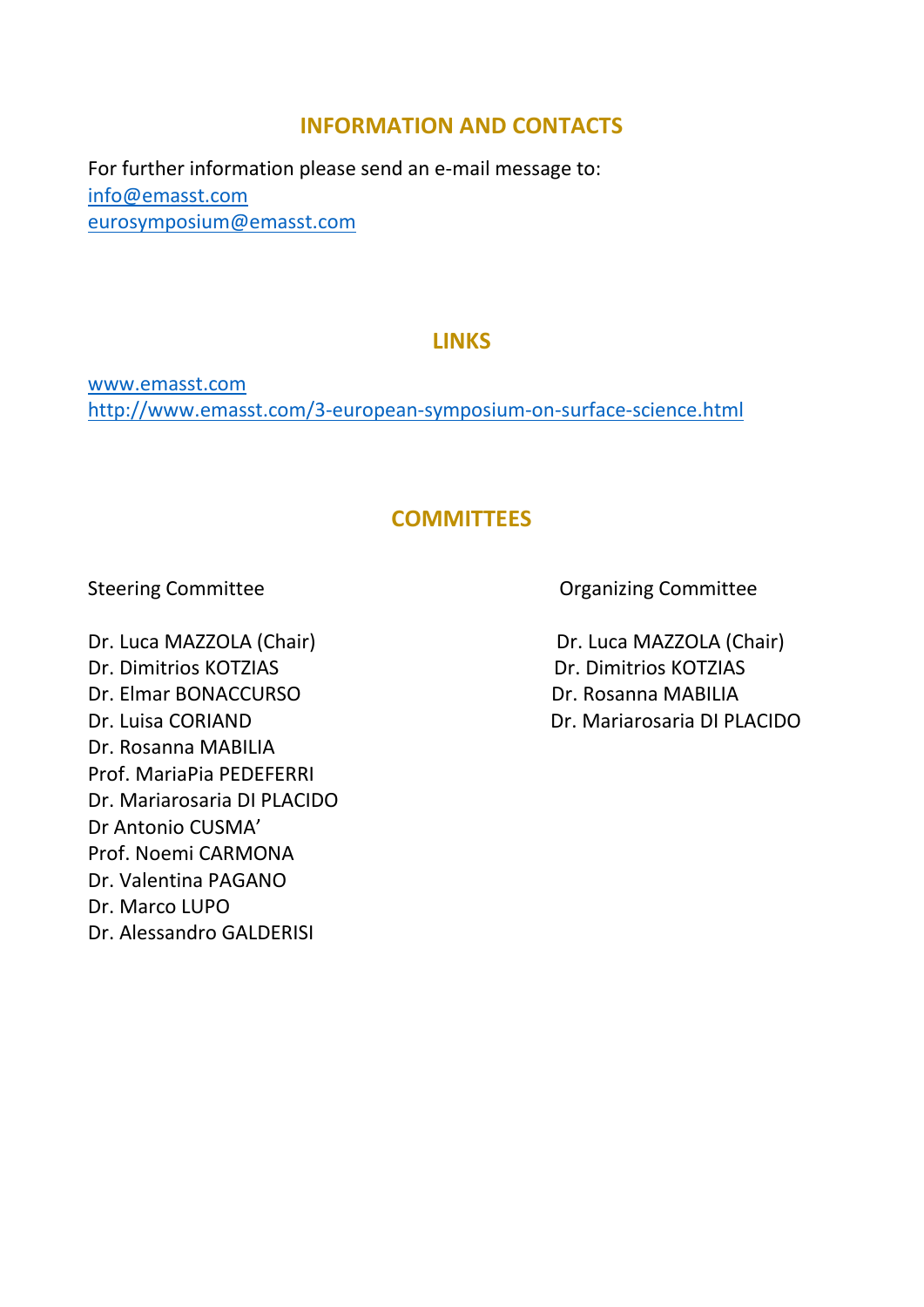#### **NICE**



Nice, the fifth largest city in France, acts as a magnet attracting people from all over the world, for a multitude of reasons, Not only renowned for its grace, Nice has become a hub for research in industry, science and advanced technology since the creation of such centers as Acropolis an[dSophia Antipolis.](http://www.provenceweb.fr/e/alpmarit/valbonne/valbonne.htm) The Palais de Congres, a convention center, can accomodate diverse functions.

Both elegant and simple, Nice's charm comes from its exceptional climate as well as its beauty.



The architecture of Nice can be astonishing with the wild exaggerations of the Belle Epoque style or the Baroque influenced houses and mansions on the hills of Mont **Boron.** 

Fabulous creations have been realized in the floral gardens and parks of the hills of the Chateau, the Chambrun park or the Espace Massena.



Even in the winter the cafe terraces are filled with people happily drinking and contemplating the ultra famous Promenade des Anglais. Always in flower this wonderful walk follows along the bay, looking out onto the Baie des Anges and the beaches on one side, and on the other such luxury hotels as the [Negresco](http://www.provenceweb.fr/e/alpmarit/nice/4-star-hotels.htm)*.*





The only way to get to know the real Nice is by strolling through the ochre colored streets listening to the "Nicois" speaking their own language (Nissart) and by tasting their savory cooking, One musn't miss the onion, anchovy and olive tarts called *Pissaladieres*, the vegetable and tuna sandwiches known as *Pan Bagnat*, the *Salade Nicoise* or the famous*Ratatouille* (tomatoes eggplant and zucchini squash stew). The main cooking ingredient is olive oil ot course, and many of the dishes are garnished with the succulent little black Nice olives called *Caillette*.

Nice is also a city of art and culture and after Paris, has the most museums in France. The city is animated at night as well as in the day especially in the summer with the Nice Jazz Festival held in the arena, the gardens of Cimiez, and the flower "war" on the Promenade des Anglais in which participate the prettiest women on the [Cote d'Azur](http://www.provenceweb.fr/e/region1.htm) [\(French Riviera\)](http://www.provenceweb.fr/e/region1.htm).



Each day on the Cours Saleya there is the great flower market where one can also find fruit and vegetables in the mornings. Each quarter in Nice is alive with markets, boutiques and restaurants making the whole city a lively place to visit.